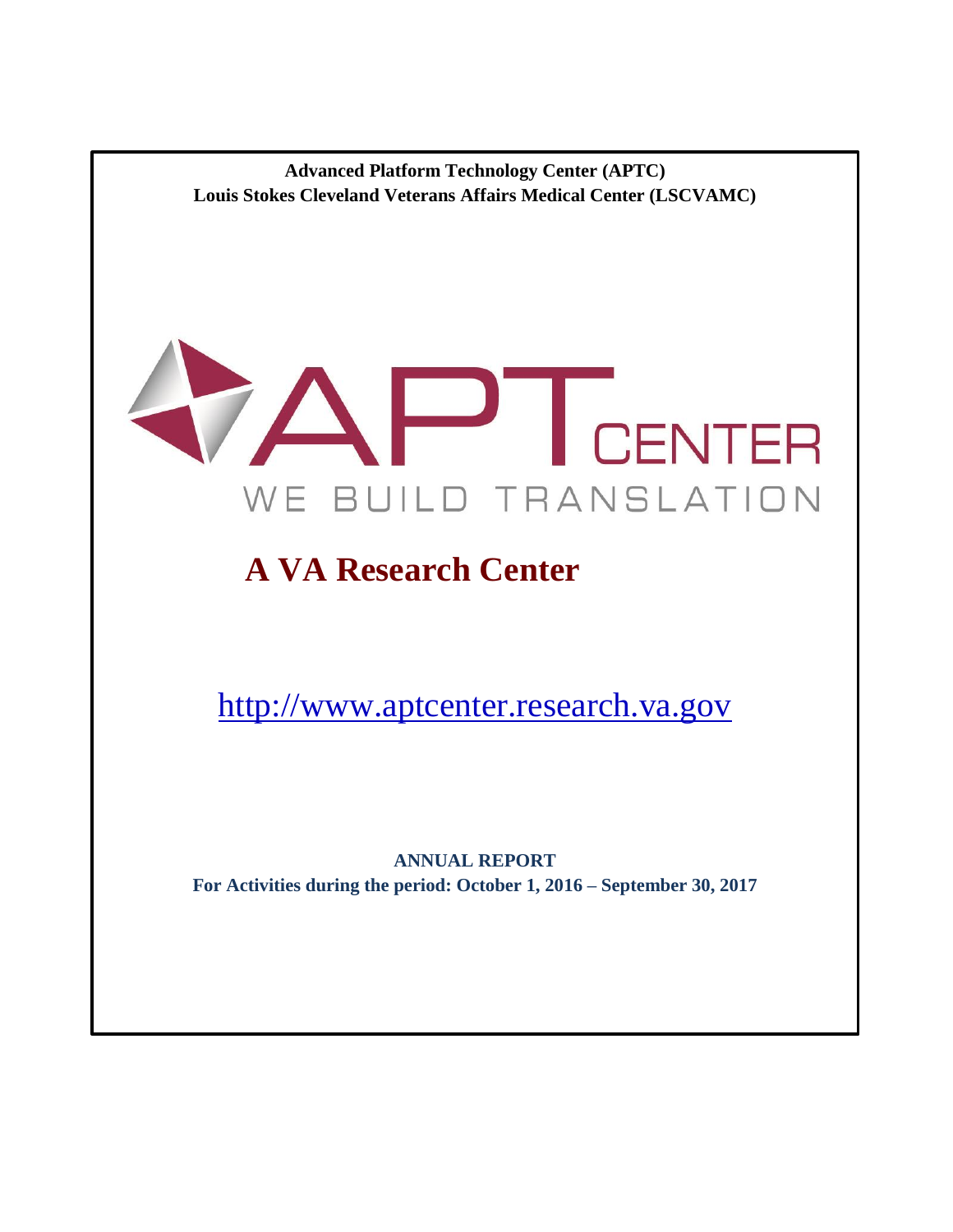# **NARRATIVE SUMMARY KEY IMPACTS**

## **1. Gold medal win at first Cybathlon brings international attention to VA technology.**



In front of a sold-out arena, research participant Mark Muhn (*right*) pedaled his way to victory in a record time of 2:58, beating his opponent by an incredible 1:10, in the functional electrical stimulation bike race at the first international Cybathlon ("Cyborg Olympics") in October 2016 in Zurich, Switzerland. Dr. Ronald Triolo (*right*) and team pioneered applications of this technology to help individuals with leg paralysis to exercise, stand and take steps, and even maintain their balance while standing or sitting. For the competition, a Catrike® was customized with special sensors that relayed the position of the rotating pedals to a small wearable computer that coordinated delivery of electrical pulses that caused the cycler's legs to extend and retract to approximate

a cycling pattern. The enabling technology applies small electrical currents to the nerves in the trunk, hips and legs to cause the otherwise paralyzed muscles to contract. This Gold medal win garnered over 40 news articles and interviews, and brought news reporters, including the **Emmywinning HBO VICE**, to Cleveland to learn more about this technological breakthrough. The episode of VICE, titled "Black and Blue & Our Bionic Future," aired on March 24, 2017.

**2. VA technology designed to reactivate the sense of touch featured on the cover of Science Translational Medicine and an episode of CNN's Great Big Story.**



APTC Director of Engineering, Quality and Regulatory Affairs and Core Investigator, Dustin Tyler, Ph.D., published an article titled "The neural basis of perceived intensity in natural and artificial touch" on the cover of Science Translational Medicine (STM). The article has been highlighted in 65 popular press articles and viewed over 14,000 times on the STM website. This article focused on direct stimulation of nerves via implanted electrodes in two amputees to help understand how levels of intensity are perceived and how tactile sensory feedback is transmitted. By modulating the number of nerve fibers stimulated and the frequency of stimulation, sensory information was transmitted in such a way that the amputees could distinguish distinct levels of physical touch intensity.

Results suggest that prostheses outfitted with sensory capabilities can provide a more natural feel to artificial touch through distinctive sensory feedback. **CNN's Great Big Story** also featured this technology in an episode titled "For Amputees, Reactivating the Sense of Touch." This episode was released in January and has over 20,500 views.<https://youtu.be/lrn5HbQjkm8>

## **3. New blood clotting sensor technology licensed and clinical trials started at LSCVAMC.**

The ClotChip, a portable sensor that can assess the clotting ability of a person's blood 95 times faster than existing methods, was licensed to Cleveland-based company XaTek in December 2016 with a goal of bringing it to market within the next three years. Developed by APTC Investigators Drs. Pedram Mohseni, Evi Stavrou, Michael Suster and Umut Gurkan, this point-of-care (POC) device provides a rapid assessment of the integrity of clotting factors and platelet activity.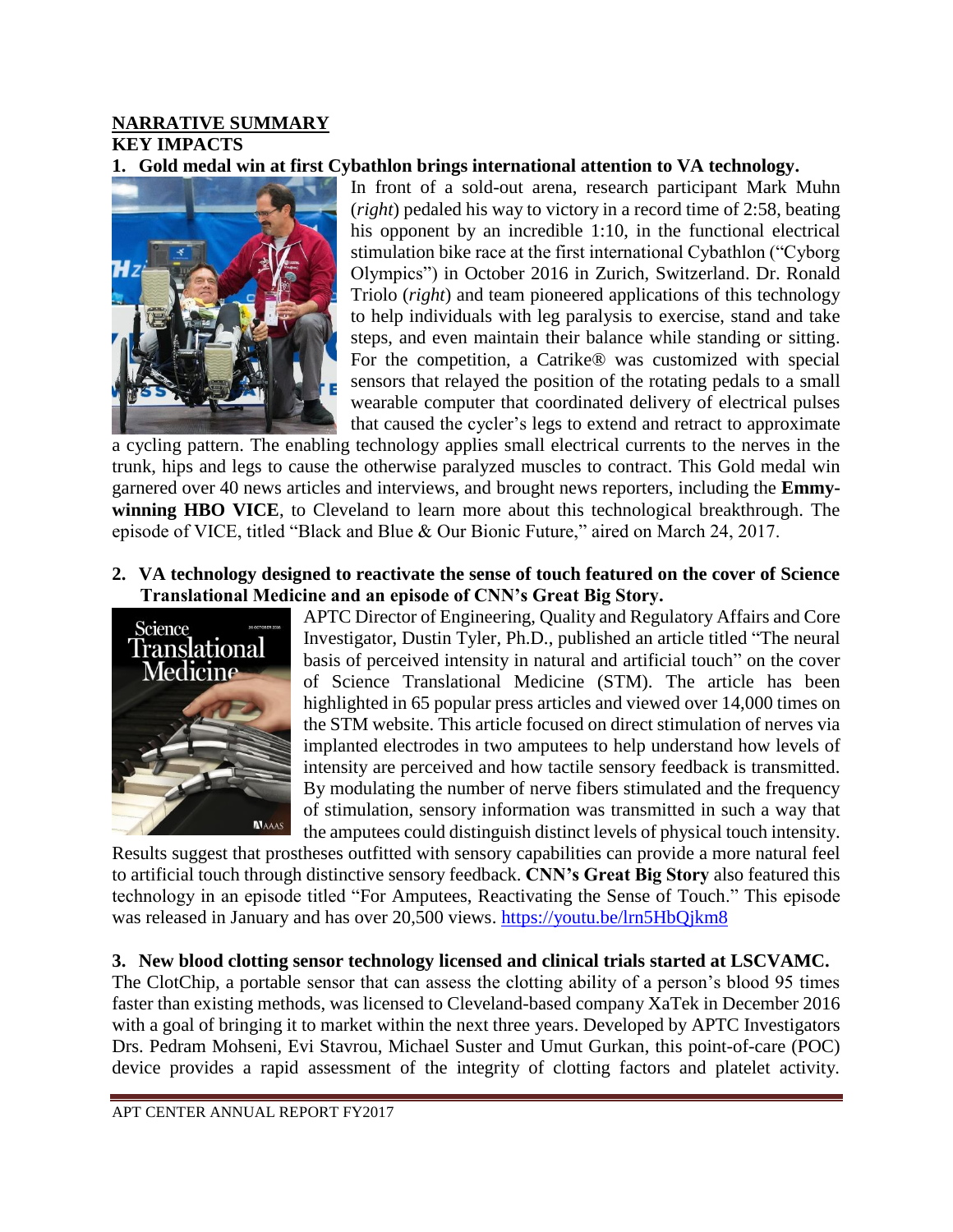

*Graphic by Grace Gongaware*

Currently, such results are obtainable only with specialized laboratory testing that can take  $> 24$  hours for results. Because the device works so quickly, emergency responders could use it at the POC to determine whether a patient in trauma is on a blood thinner medication. Dr. Stavrou presented the technology at the American Society of Hematology annual meeting and is leading clinical trials for a pilot study, funded by the American Heart Association and XaTek Innovative Diagnostic Solutions. If the device proves effective in that initial evaluation, XaTek plans to launch a full clinical trial within the following two years, and then seek FDA approval. Funding for the research was provided by the Case-Coulter Translational Research Partnership, the APTC at LSCVAMC and the Case School of Engineering's San Diego-based wireless health program.

#### **4. Long-term evaluation of implanted medical device shows lasting benefits for spinal cord injured participants.**



APTC Core Investigators Rudi Kobetic and Drs. Gilles Pinault and Ronald Triolo along with APTC staff published the article, "Long-Term Performance and User Satisfaction with Implanted Neuroprostheses for Upright Mobility After Paraplegia: 2- to 14-Year Follow-Up" in the *Archives of Physical Medicine and Rehabilitation*. This article quantifies the long-term (6.2  $\pm$  2.7 years) effects and functionality of lower extremity (LE) neuroprostheses (NPs) for standing (*right*), transfers, stepping, and seated stability after spinal cord injury in 22 participants. Approximately 60% of the participants maintained usage of their implanted NPs for exercise and daily functioning for more than 10 minutes per day on nearly 50% or more of the days monitored. Ninety percent of the first-generation and 98% of the second-generation implanted NPs still functioned after six years. Almost all participants reporting being very or moderately satisfied with their system. Overall,

the technical and clinical performance of implanted LE NPs generally remained consistent for 22 participants after an average of 6 years of at-home use, suggesting that implanted LE NPs can provide lasting benefits to the spinal cord injury community.

# **5. APTC Investigators secure multiple medical inventions important to Veteran's health.**

APTC continues to be highly productive in the intellectual property arena. Investigators Drs. Hess-Dunning, Schiefer, Triolo, Tyler, and Zorman were awarded a total of four new patents this fiscal year for: 1) an assembly for stimulating motor units, 2) delaying muscle fatigue via stimulation, 3) modular interconnect system for implantable devices, and 4) implantable cuff that delivers stimulation and records neural activity. APTC's collaborative partner CWRU submitted 34 patent applications for APTC Investigators (including 3 Continuation, 1 Divisional, 2 European, 1 China, 2 US, 5 PCT, 15 Provisional, and 5 Utility). APTC Investigators continue their technology transfer productivity with 23 invention disclosures.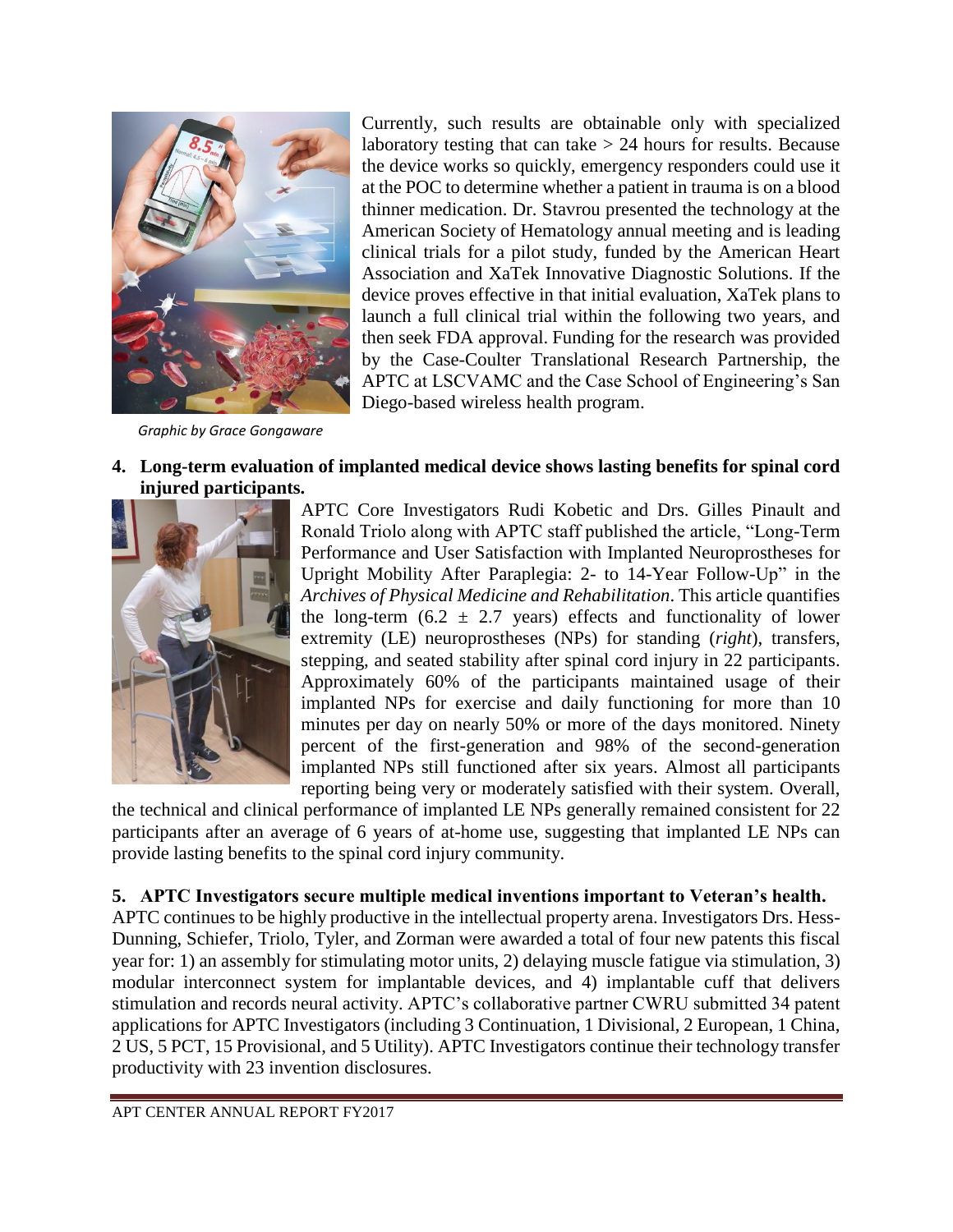## **6. VA Innovator's Network awards APTC Investigators and staff grants; leads to partnering with leading product and innovation firm.**



APTC investigators and staff received five VA Innovator's Network awards. Two "Spark Grants" were awarded to Dr. Frank Jacono to develop a wearable health prototype for continuous blood pressure estimation and a wearable sensor to dynamically estimate body position and automatic fall detection. Dr. M. Kristi Henzel and Kevin Foglyano were awarded "Seed Grants" to, respectively, further develop a sensor suite to warn power wheelchair users of improper foot position on their footplate, and to expand the overground biking program by adding the option for surface stimulation that any disabled Veteran with a spinal cord injury can take advantage of it. A "Spread Grant" was awarded to Dr. Ronald Triolo to finalize the design and fabricate self-leveling walkers (*right*) that automatically adjust the lengths of the front and rear legs for stability on steps and slopes. With these awards, 1) Dr. Jacono's team has collected data and is still in the test and development phase of their projects, 2) Dr. Henzel's team has

started circuit design for different type of footplates, calibrating the pressure sensors, and will use their pilot data in a grant proposal to CDMRP SCIRP, 3) Mr. Foglyano's team purchased more bikes and equipment, made modifications to the biking technology, submitted for IRB approval, and will be submitting a proposal to the Innovator's Network in the fall to sustain the program, and 4) Dr. Triolo's team and product innovation partner Nottingham-Spirk redesigned and fabricated two prototypes of the walker and plan to submit a proposal to the Innovator's Network to fabricate more walkers and conduct a clinical evaluation at LSCVAMC and up to four other VA sites. At the VA Innovation Demo Day in August, the progress of all five projects was presented and Dr. Triolo's was **voted the Audience Favorite** out of over 90 innovations nationwide.

## **KEY SERVICES**

## **1. LSCVAMC designated a National VA Parkinson's Disease Consortium Center, with Dr. Aasef Shaikh as the Director.**

The LSCVAMC has been designated a National VA Parkinson's Disease Consortium Center due to the tremendous clinical research and clinics related to Parkinson's Disease and movement disorders being conducted by Core Investigators and Physicians, Drs. Aasef Shaikh and Mark Walker, along with the many Neurologists that offer specialized treatment. The 51 established Consortium Centers ensure accessibility and continuity of specialized care for Veterans afflicted by parkinsonism, regardless of locality. Dr. Shaikh is the Director of the LSCVAMC Center.

#### **2. VA Healthcare Robotics Roundtable with Dr. David Shulkin in Washington D.C. selected Dr. Ronald Triolo for the invitation-only event.**

An invitation-only VA Healthcare Robotics Roundtable was held on June 27, 2017 by Secretary of Veterans Affairs Dr. David Shulkin. Dr. Ronald Triolo, Executive Director of the APTC, was among a select group of subject matter experts in the healthcare robotics field across industry and academia. The purpose of the event was to understand the current robotics landscape, the pipeline of developing capabilities, and the trends driving new inventions and market development to enhance foundational services for Veterans. The goal was to create a short and long term strategy,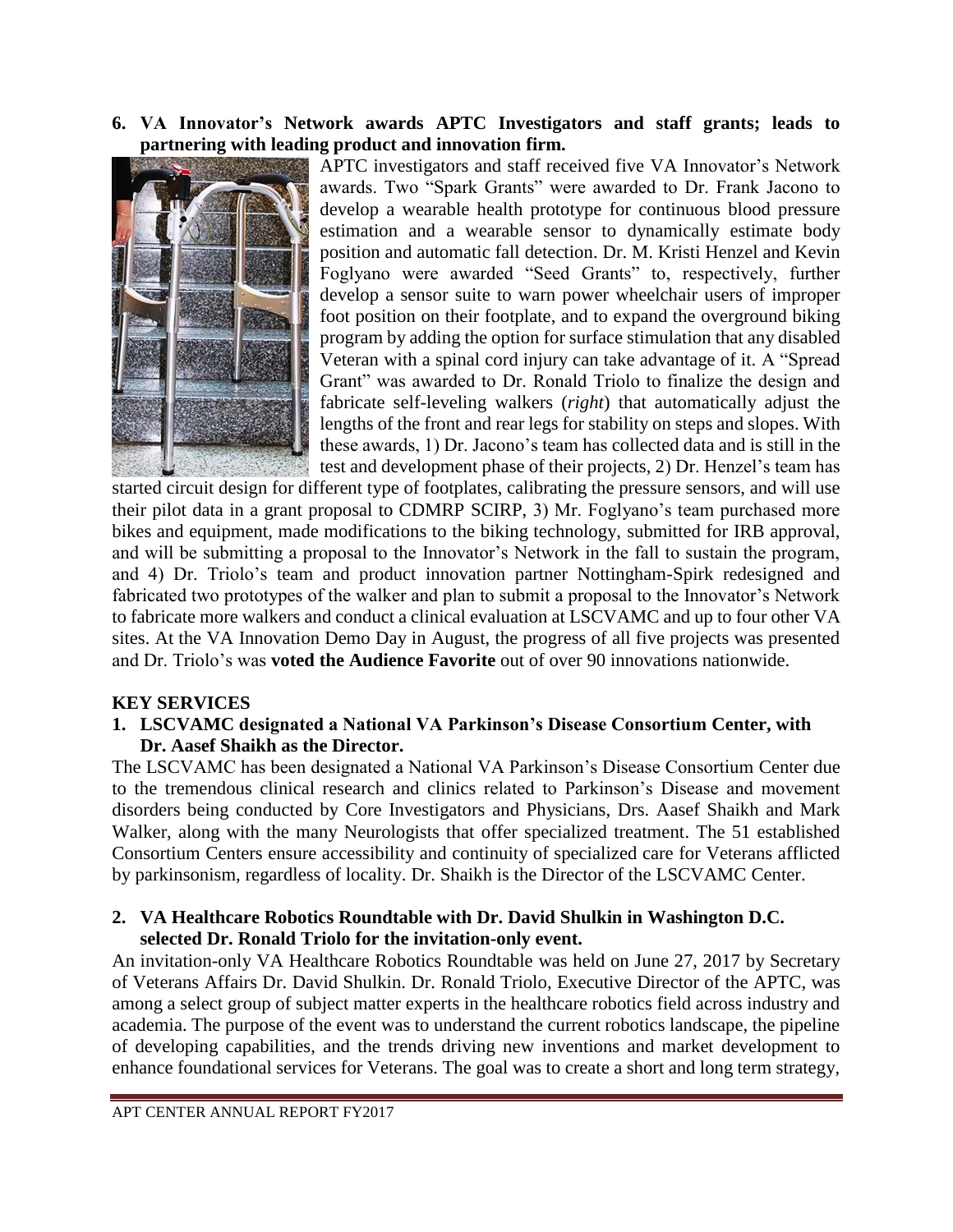outlining future directions to support Veterans and next steps in developing a robust robotics practice in VA.

# **3. APTC Summer Internship Program inaugural year yields productive outcomes for both interns and mentors.**

The summer of 2017 was the inaugural year for the APT-Summer Internship Program (APT-SIP). APT-SIP is for undergraduate science, technology, engineering, and math students who have completed at least their sophomore year of college. The 10-week program allows students to participate in cutting-edge biomedical research projects under the mentorship of our world-class investigators. APTC received 16 applications for 4 slots into the labs of Drs. Jeffrey Capadona, Evon Ereifej, Matthew Schiefer, and Ronald Triolo. Dr. Schiefer led the program by coordinating opportunities and activities for the interns. They attended regular Neural Engineering Center Seminars and SOURCE Tuesday Lunch & Learn Sessions as CWRU. They also had the opportunity to present posters and attend conferences. All interns have continued working in their respective mentor's lab. Three are now co-authors on APTC publications and another had an abstract accepted to the Biomedical Engineering Society 2017 conference.

# **4. New inductions to AIMBE College of Fellows of Core Investigators.**

Core Investigators Drs. Jeffrey Capadona and Dustin Tyler were inducted into the prestigious College of Fellows of the American Institute for Medical and Biological Engineering (AIMBE) during the Induction Ceremony at the National Academy of Sciences in Washington, D.C. in March. Dr. Capadona was selected for outstanding contributions in neural interface technology, while Dr. Tyler was selected for outstanding contributions to the design, implementation, and assessment of neuroprostheses and assistive technologies that enhance mobility after neuromuscular disability.

# **5. APTC co-sponsors the Cleveland Neural Engineering Workshop.**

The APTC co-sponsored the  $4<sup>th</sup>$  Cleveland Neural Engineering Workshop (NEW), a biennial workshop that brings together leaders committed to providing a collaborative multi-disciplinary platform for neural based solutions to prosper. Core Investigator and Associate Director, Dr. Dustin Tyler, continued to provide pivotal leadership in structuring and leading the workshop. APTC staff provided support for the event. Participants in attendance represented the federal government, academia, industry and non-profit sectors. ClevelandNEW supports the mission of the APTC by promoting the adoption of new technologies to serve the clinical needs of Veterans with motor, sensory and cognitive deficits and limb loss. A strategic "roadmap" of the event, which seeks to address the key barriers to progress in the neuromodulation field and identify strategies and actions that will coordinate activity to overcome those barriers, is expected in early 2018.

# **6. APTC Distinguished Lecture Series brings in speakers from around the country.**

In late 2016, APTC began the "APT Center Distinguished Lecture Series" to bring in experienced researchers focusing on research and rehabilitation efforts nationally. Presentations included 1) control mechanisms of human locomotion and applications to robotics and powered prostheses and orthoses, 2) devices to improve gait by exploiting biomechanical workarounds for lost function, and 3) neural culture platform that can be used to screen biologically-active surface coatings and mechanical properties in 3D.